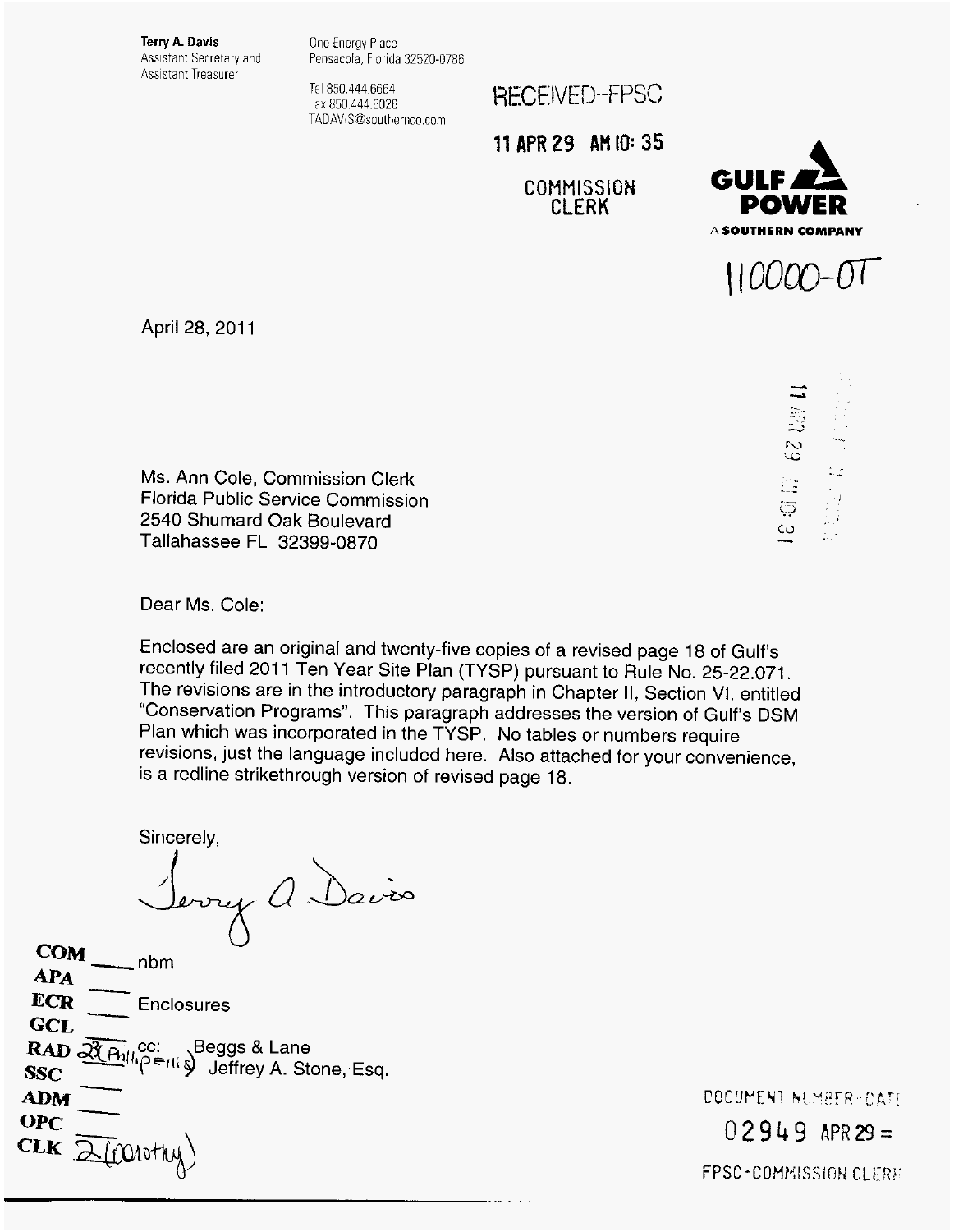## **V. DATA SOURCES**

Gulf utilized historical customer, energy and revenue data by rate and class, and historical hourly load data coupled with weather information from The National Oceanic and Atmospheric Administration (NOAA) to support the energy and demand models. Individual customer historical data was utilized in developing projections for Gulf's largest industrial customers.

Gulf's models also utilized economic projections provided by Moody's Analytics, formerly known as Moody's Economy.com, a renowned economic services provider. Moody's relies on the Bureau of Labor Statistics for data on employment, unemployment rate and labor force. Moody's obtains Personal Income data from the Bureau of Economic Analyses. Moody's obtains Population, Households and Housing Permit information from the U.S. Census Bureau.

## **VI. CONSERVATION PROGRAMS**

Gulf's forecast of energy sales and peak demand reflect the continued impacts of energy efficiency and conservation activities, including the impacts of programs proposed by Gulf in its DSM plan, as filed on March 30, 2010 and revised on June 14, 2010 in Docket No. 100154-EG. Gulf's conservation programs were designed to meet the goals established by the Commission in Order No. PSC-09-0855-FOF-EG in December of 2009. Following is a brief description of Gulf's programs and tables indicating the historical and projected conservation impacts of Gulf's ongoing conservation efforts.

> DOCUMENT NUMBER-DATE  $02949$  APR 29 = FPSC-COMMISSION CLERK

18